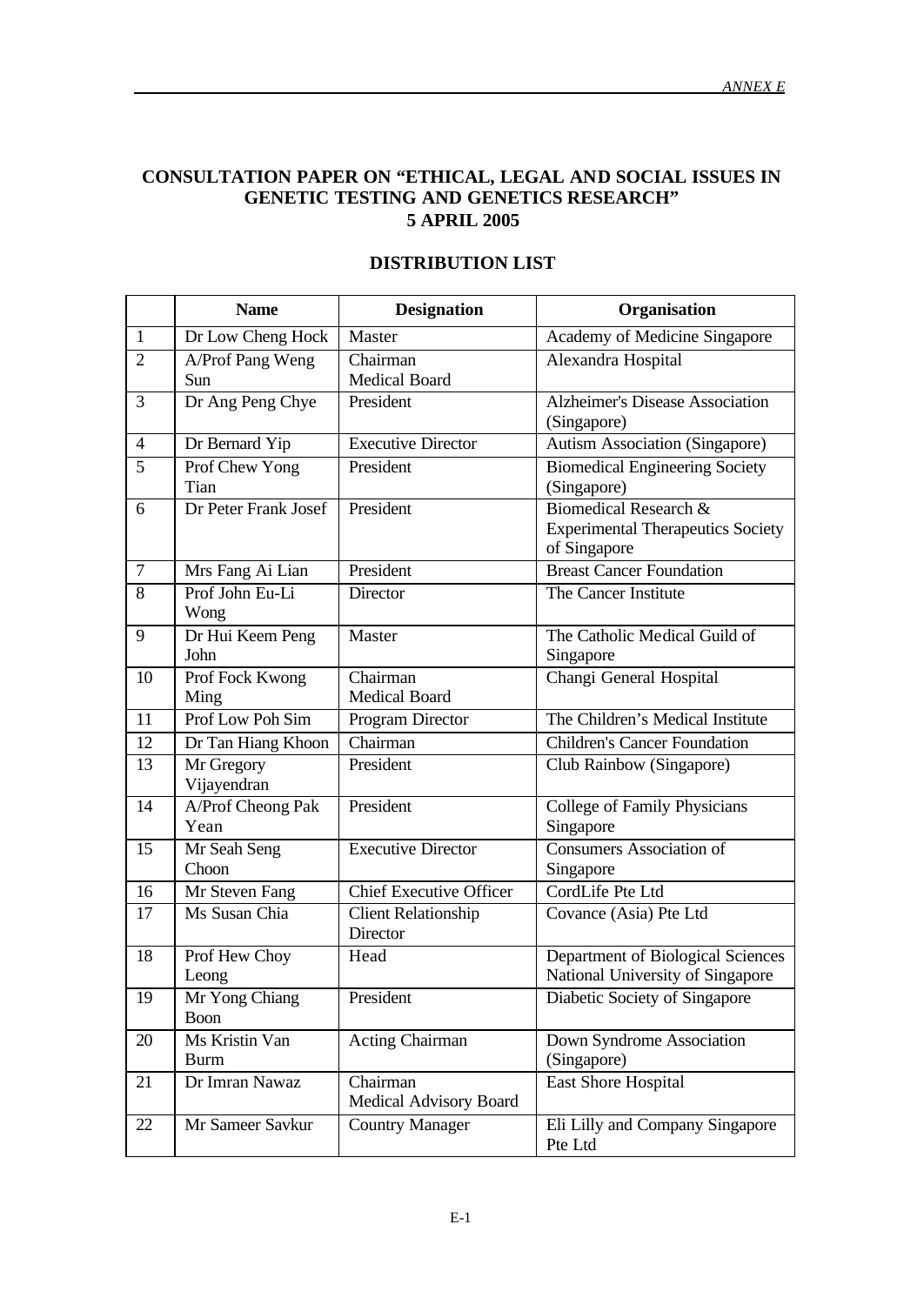|    | <b>Name</b>                      | <b>Designation</b>             | Organisation                           |
|----|----------------------------------|--------------------------------|----------------------------------------|
| 23 | A/Prof Rajasoorya                | President                      | <b>Endocrine and Metabolic Society</b> |
|    | Cunniah                          |                                | of Singapore                           |
| 24 | Dr Lim Tock Han                  | Director                       | The Eye Institute                      |
| 25 | Prof John Wong                   | Dean                           | <b>Faculty of Medicine</b>             |
|    |                                  |                                | National University of Singapore       |
| 26 | Dr Lim Chee Chian                | President                      | Gastroenterological Society of         |
|    |                                  |                                | Singapore                              |
| 27 | Prof Edison Liu                  | <b>Executive Director</b>      | Genome Institute of Singapore          |
| 28 | Mr Jorge Bartolome               | <b>Managing Director</b>       | GlaxoSmithKline Singapore              |
| 29 | Dr Jeremy Chapman                | <b>Medical Director</b>        | Gleneagles CRC Pte Ltd                 |
| 30 | Dr Anthony Heng                  | Chairman                       | <b>Gleneagles Hospital</b>             |
|    |                                  | Medical Advisory Board         |                                        |
| 31 | Mr Timothy Goh                   | President                      | Graduates' Christian Fellowship        |
| 32 | Dr Gan Kim Loon                  | President                      | Haemophilia Society of Singapore       |
| 33 | Prof Lee Chuen<br>Neng           | Director                       | The Heart Institute                    |
| 34 | Mr Eswaran<br>Sukumar            | Chairman                       | Hindu Advisory Board                   |
| 35 | Mr Jeremy Simpson                | <b>Regional Director</b>       | Icon Clinical Research Pte Ltd         |
| 36 | Prof Jackie Yi-Ru                | <b>Executive Director</b>      | Institute of Bioengineering and        |
|    | Ying                             |                                | Nanotechnology                         |
| 37 | A/Prof Wong Kim                  | Chairman                       | <b>Institute of Mental Health</b>      |
|    | Eng                              | <b>Medical Board</b>           |                                        |
| 38 | Prof Hong Wan-Jin                | <b>Deputy Director</b>         | Institute of Molecular & Cell          |
|    |                                  |                                | <b>Biology</b>                         |
| 39 | Mr Abu Bakar                     | President                      | <b>Inter-Religious Organisation</b>    |
|    | Maidin                           |                                | Singapore                              |
| 40 | Mr Frank J.                      | President                      | <b>Jewish Welfare Board</b>            |
|    | Benjamin                         |                                |                                        |
| 41 | Dr Alex Y. Chang                 | <b>Chief Executive Officer</b> | Johns Hopkins-NUH International        |
|    |                                  | and Medical Director           | <b>Medical Centre</b>                  |
| 42 | Dr Gordon Ku                     | Chairman                       | Kidney Dialysis Foundation             |
| 43 | Dr Tay Eng Hseon                 | Chairman                       | KK Women's and Children's              |
|    |                                  | <b>Medical Board</b>           | Hospital                               |
| 44 | The Honourable<br>Justice Judith | Chairperson                    | Law Reform Committee                   |
|    | Prakash                          |                                |                                        |
| 45 | Mr Philip                        | President                      | The Law Society of Singapore           |
|    | Jeyaretnam                       |                                |                                        |
| 46 | Mr Raymond Kwok                  | President                      | Life Insurance Association             |
| 47 | Haji Mohd Alami                  | President                      | Majlis Ugama Islam Singapura           |
|    | Musa                             |                                | (Islamic Religious Council of          |
|    |                                  |                                | Singapore)                             |
| 48 | Dr Tong Ming                     | Chairman                       | Mount Elizabeth Hospital               |
|    | Chuan                            | Medical Advisory Board         |                                        |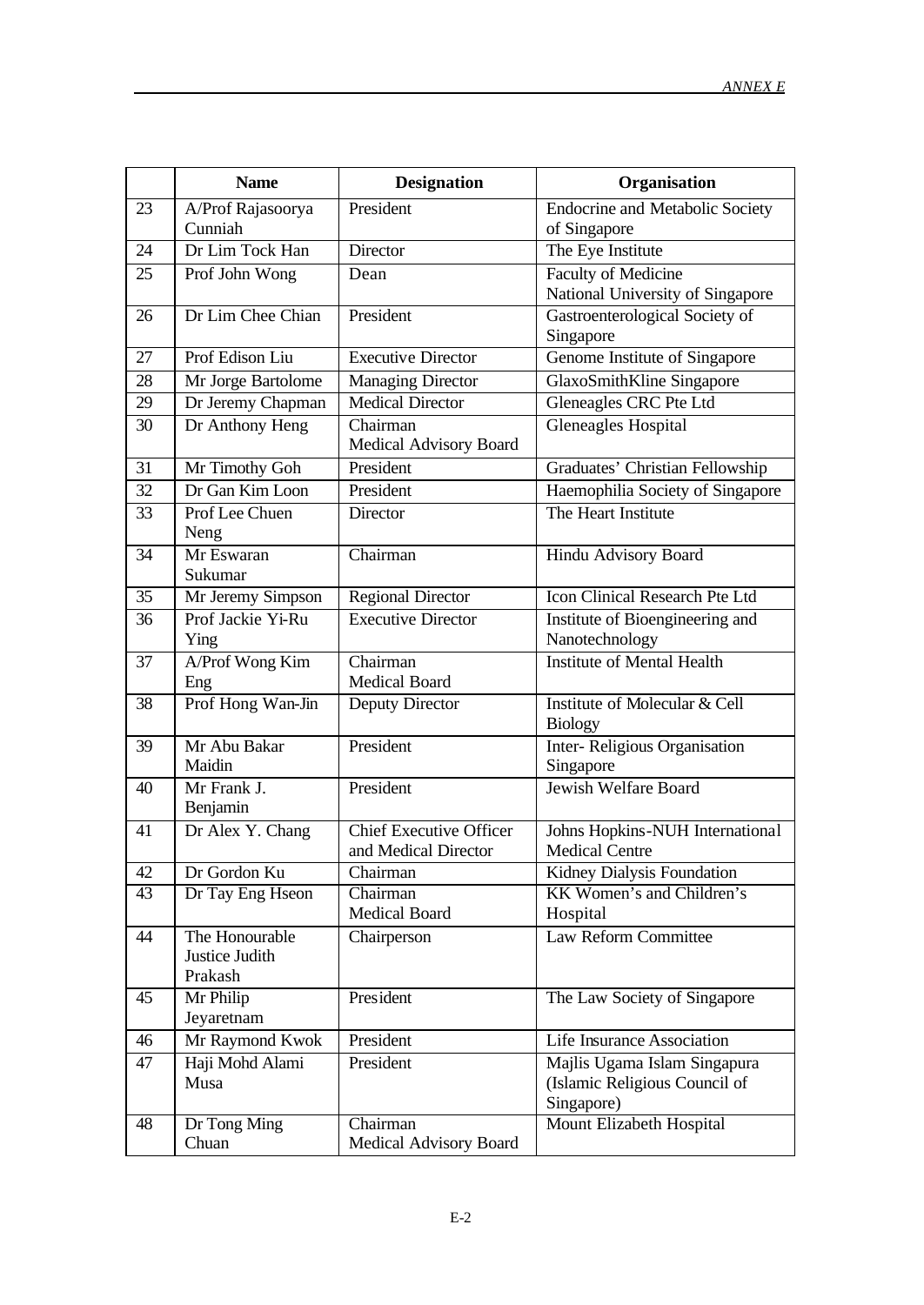|    | <b>Name</b>                       | <b>Designation</b>                                               | Organisation                                                                  |
|----|-----------------------------------|------------------------------------------------------------------|-------------------------------------------------------------------------------|
| 49 | Mrs Jayalekshmi<br>Mohideen       | President                                                        | Movement for the Intellectually<br>Disabled of Singapore                      |
| 50 | Dr Wong Sen Chow                  | Chairman<br><b>Medical Board</b>                                 | Mt Alvernia Hospital                                                          |
| 51 | Dr Yee Woon Chee                  | Chairman                                                         | <b>Muscular Dystrophy Association</b><br>of Singapore                         |
| 52 | Prof Feng Pao Hsii                | <b>Executive Committee</b><br>Chairman<br><b>General Council</b> | National Arthritis Foundation                                                 |
| 53 | Dr Chua Eu Jin                    | Chairman<br><b>Medical Board</b>                                 | <b>National Cancer Centre</b>                                                 |
| 54 | Rt Rev Dr John<br>Chew Hiang Chea | President                                                        | National Council of Churches of<br>Singapore                                  |
| 55 | Dr Yuen Kwong<br>Wing             | Chairman<br><b>Clinical Board</b>                                | <b>National Dental Centre</b>                                                 |
| 56 | A/Prof Koh Tian Hai               | <b>Medical Director</b>                                          | National Heart Centre                                                         |
| 57 | Mr Richard Yong                   | President                                                        | National Kidney Foundation<br>Singapore                                       |
| 58 | Prof Lee Kok Onn                  | Chairman                                                         | <b>National Medical Ethics</b><br>Committee                                   |
| 59 | A/Prof Lee Wei Ling               | Director / Chairman<br><b>Medical Board</b>                      | <b>National Neuroscience Institute</b>                                        |
| 60 | A/Prof Roy Chan<br>Kum Wah        | <b>Medical Director</b>                                          | <b>National Skin Centre</b>                                                   |
| 61 | A/Prof Lim Yean<br>Teng           | Chairman<br><b>Medical Board</b>                                 | National University Hospital                                                  |
| 62 | A/Prof Shazib<br>Pervaiz          | Director                                                         | National University Medical<br>Institutes<br>National University of Singapore |
| 63 | Dr Robert Hewitt                  | Director                                                         | <b>NUH/NUS Tissue Repository</b><br>National University of Singapore          |
| 64 | Dr Lee Keen Whye                  | President                                                        | Obstetrical & Gynaecological<br>Society of Singapore                          |
| 65 | Prof John Wong                    | Director                                                         | Office of Life Sciences<br>National University of Singapore                   |
| 66 | Dr Ian Gray                       | Director of Research                                             | Paradigm Therapeutics Singapore<br>Pte Ltd                                    |
| 67 | Mr Tan Geok Thian                 | President                                                        | Parkinson's Disease Society of<br>Singapore                                   |
| 68 | Ms Emily Tan Li<br>Chuan          | <b>Clinical Research</b><br>Manager                              | <b>Pfizer Singapore</b>                                                       |
| 69 | Prof Walter Tan                   | Chairman<br><b>Medical Board</b>                                 | Raffles Hospital                                                              |
| 70 | Prof James P. Tam                 | Dean                                                             | School of Biological Sciences<br>Nanyang Technological University             |
| 71 | Mr Jarmal Singh                   | Chairman                                                         | Sikh Advisory Board                                                           |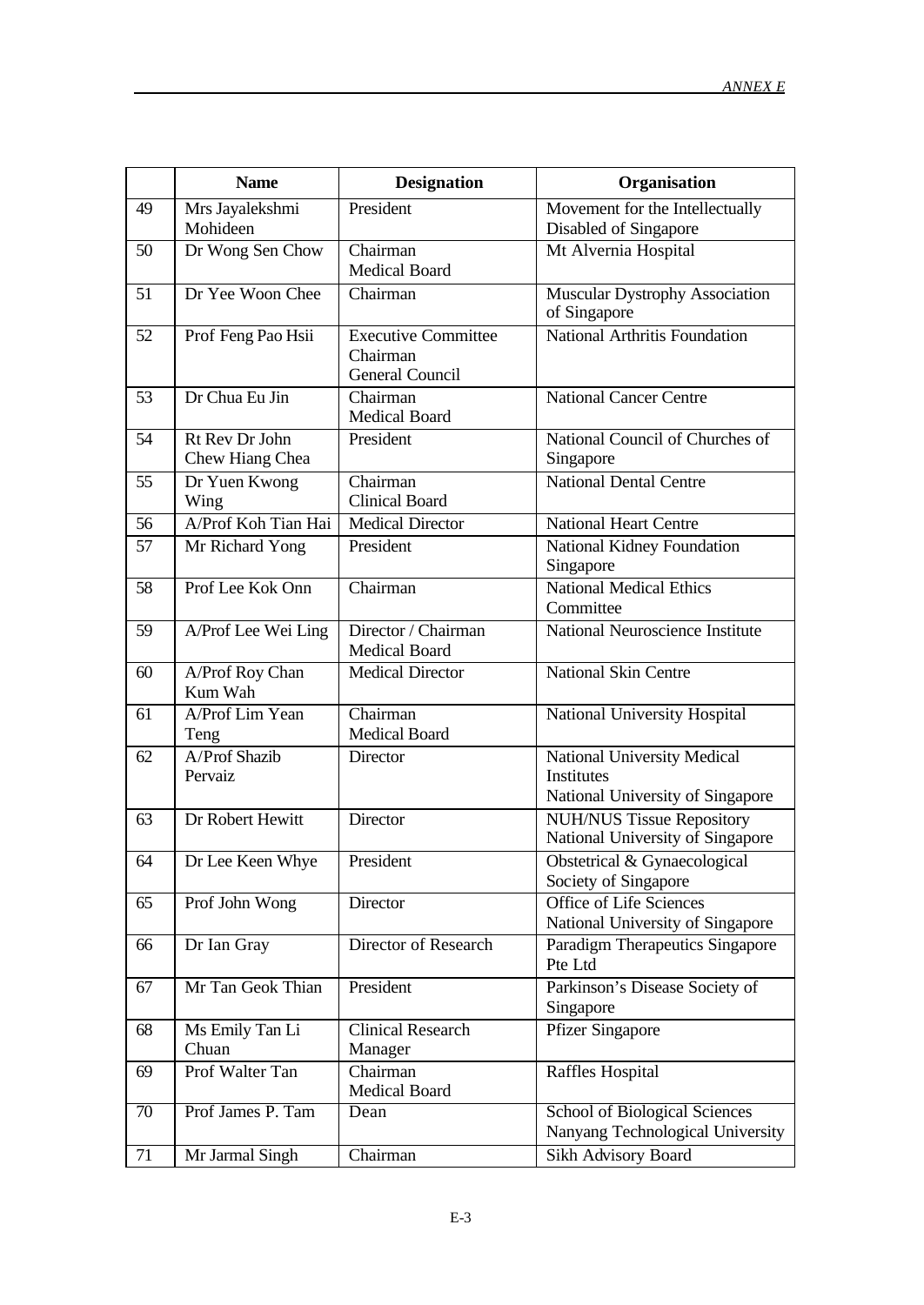|    | <b>Name</b>                          | <b>Designation</b>               | Organisation                                                        |
|----|--------------------------------------|----------------------------------|---------------------------------------------------------------------|
| 72 | Mr Sam Kuna                          | President                        | Singapore Association for<br>Counselling                            |
| 73 | Dr Leslie Lim                        | President                        | <b>Singapore Association for Mental</b><br>Health                   |
| 74 | Dr Koh Lip Lin                       | President                        | Singapore Association for the<br>Advancement of Science             |
| 75 | Mr Frankie Chan<br>Kin               | President                        | Singapore Association for the<br>Deaf                               |
| 76 | A/Prof Tan Ngoh<br>Tiong             | President                        | Singapore Association of Social<br>Workers                          |
| 77 | Ms Lyn Loh Pui<br>Peng               | President                        | Singapore Association of the<br><b>Visually Handicapped</b>         |
| 78 | Venerable Wai Yim                    | President                        | <b>Singapore Buddhist Federation</b>                                |
| 79 | Mr Tan Geok Tian                     | Chairman                         | <b>Singapore Cancer Society</b>                                     |
| 80 | Dr Tan Huay Cheem                    | President                        | <b>Singapore Cardiac Society</b>                                    |
| 81 | Venerable Seck<br><b>Kwang Phing</b> | President                        | Singapore Chinese Buddhist<br>Association                           |
| 82 | <b>Rev Quek Kiok</b><br>Chiang       | President                        | Singapore Council of Christian<br>Churches                          |
| 83 | Dr Patrick Tseng                     | <b>Acting President</b>          | <b>Singapore Dental Association</b>                                 |
| 84 | A/Prof Tay Boon<br>Keng              | Chairman<br><b>Medical Board</b> | Singapore General Hospital                                          |
| 85 | Dr Low Lip Ping                      | Chairman                         | <b>Singapore Heart Foundation</b>                                   |
| 86 | A/Prof Shirley S.L<br>Lim            | President                        | Singapore Institute of Biology                                      |
| 87 | Dr Lee Pheng Soon                    | President                        | Singapore Medical Association                                       |
| 88 | <b>Clinical Prof R</b><br>Nambiar    | President                        | <b>Singapore Medical Council</b>                                    |
| 89 | Prof Leo Tan Wee<br>Hin              | President                        | Singapore National Academy of<br>Science                            |
| 90 | Dr William Hwang<br>Ying Khee        | <b>Medical Director</b>          | <b>Singapore National Cord Blood</b><br>Bank                        |
| 91 | A/Prof Ang Chong<br>Lye              | Director                         | <b>Singapore National Eye Centre</b>                                |
| 92 | Ms Tan Wee King                      | President                        | <b>Singapore Nurses Association</b>                                 |
| 93 | Ms Ang Beng Choo                     | Registrar                        | <b>Singapore Nursing Board</b>                                      |
| 94 | Prof Quak Seng<br>Hock               | President                        | Singapore Paediatric Society                                        |
| 95 | Mr Lim Kok Kwang                     | President                        | <b>Singapore Psychological Society</b>                              |
| 96 | Mrs Koh Siok Im                      | President                        | Singapore Society for<br>Biochemistry & Molecular<br><b>Biology</b> |
| 97 | Dr Ooi Eng Eong                      | President                        | Singapore Society for<br>Microbiology & Biotechnology               |